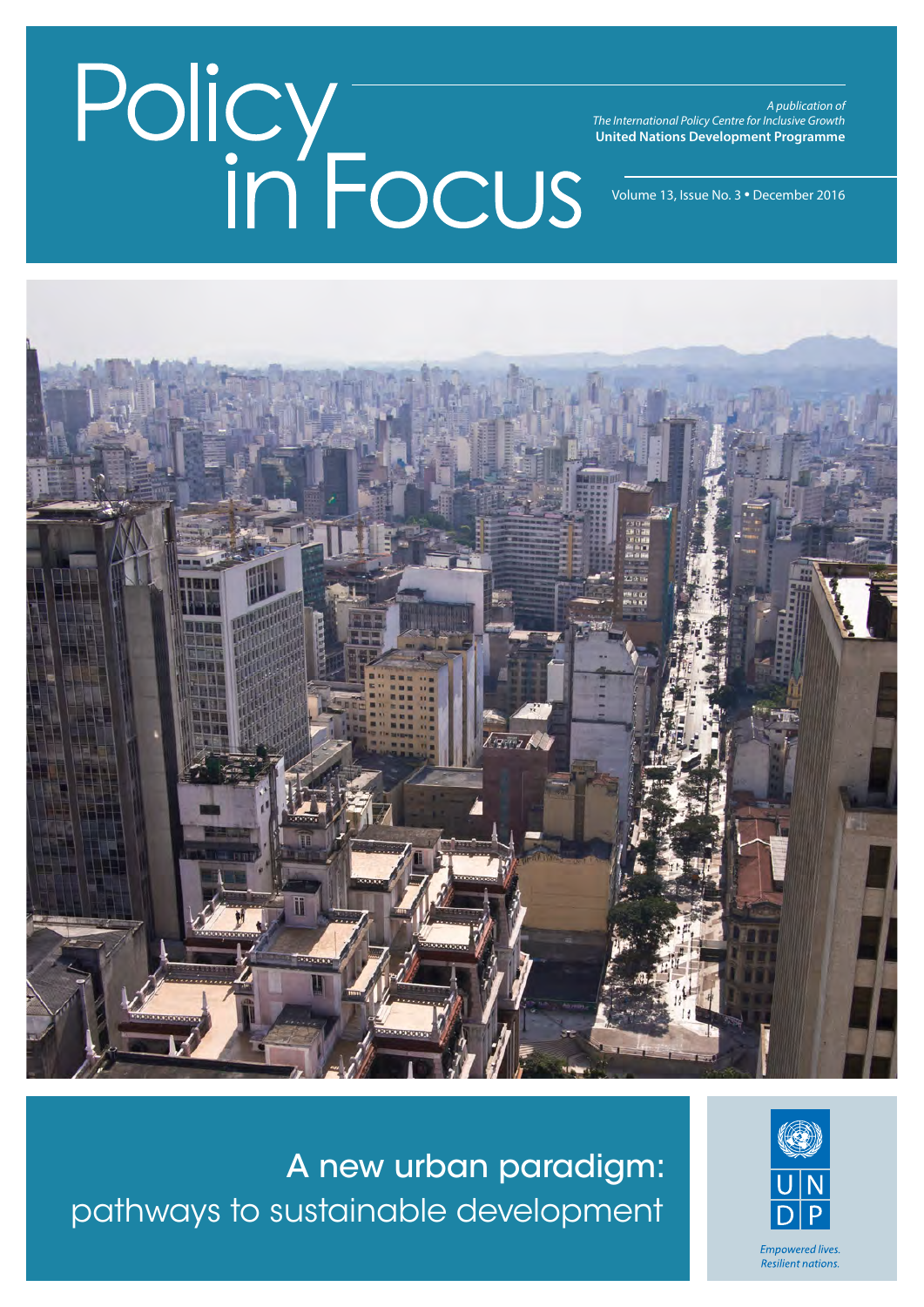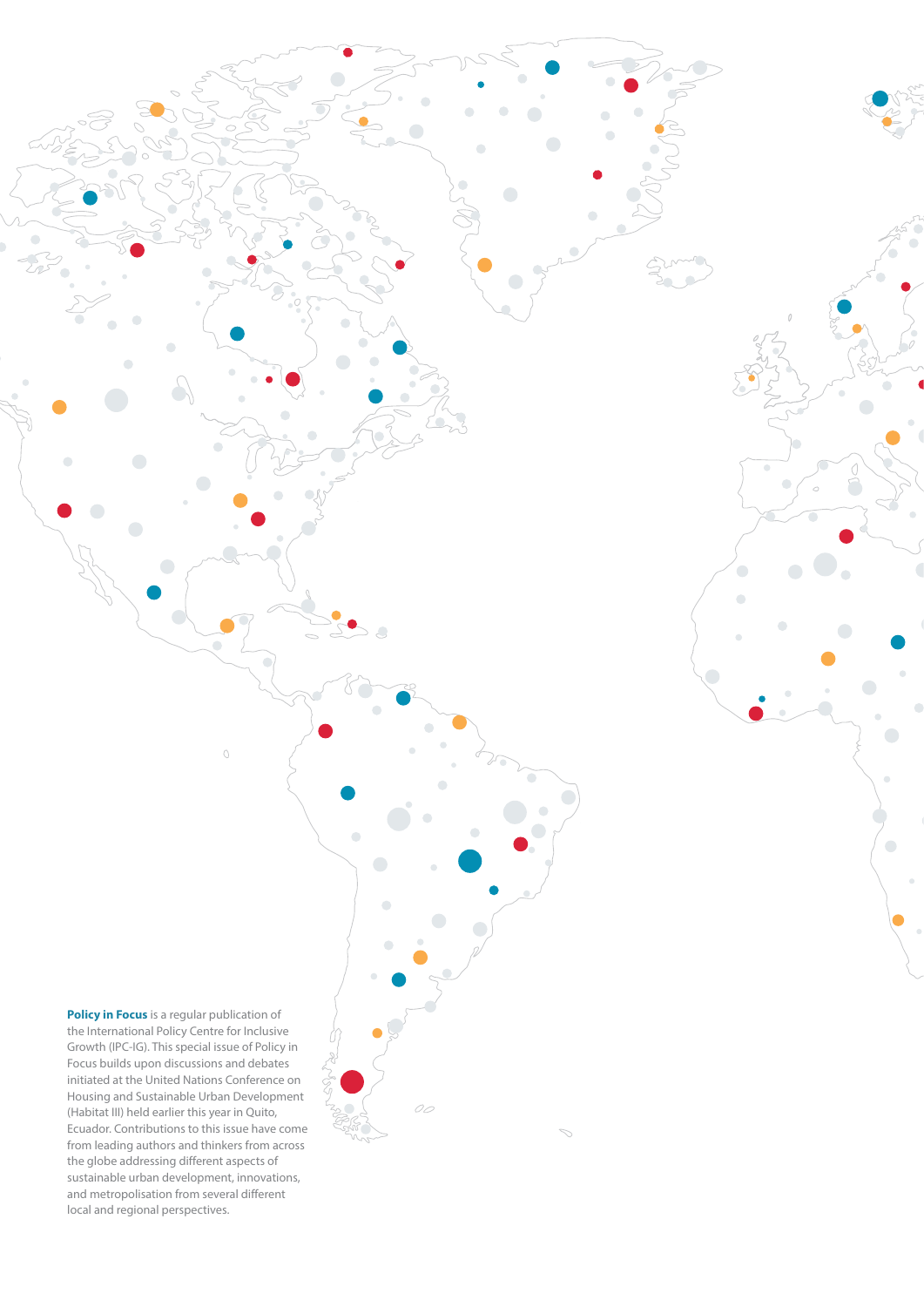

The International Policy Centre for Inclusive Growth (IPC-IG) is a partnership between the United Nations and the Government of Brazil to promote South–South learning on social policies. The Centre specialises in researchbased policy recommendations to foster the reduction of poverty and inequality as well as promote inclusive growth. The IPC-IG is linked to the United Nations Development Programme (UNDP) in Brazil, the Ministry of Planning, Budget and Management of Brazil (MPOG) and the Institute for Applied Economic Research (Ipea) of the Government of Brazil.

#### **Director:** Niky Fabiancic

#### **IPC-IG/UNDP Research Coordinators:**

Diana Sawyer; Fábio Veras Soares; Rafael Guerreiro Osório and Luis Henrique Paiva

The views expressed in IPC-IG publications are the authors' and not necessarily those of the United Nations Development Programme, UN-Habitat or the Government of Brazil.

Rights and Permissions – All rights reserved. The text and data in this publication may be reproduced as long as written permission is obtained from the IPC-IG and the source is cited. Reproductions for commercial purposes are forbidden.

Some of the photographs used in this publication are licensed under The Creative Commons license; full attribution and links to the individual licenses are provided for each.

**Editor-in-Chief:** Michael MacLennan, International Policy Centre for Inclusive Growth (IPC-IG/UNDP)

**Publications Manager:** Roberto Astorino

**Copy Editor:** Jon Stacey, The Write Effect Ltd.

**Art and Desktop Publishing:** Flávia Amaral and Rosa Maria Banuth

**Editorial Assistant:** Manoel Salles

**Cover photograph:** Marcelo Druck <[https://goo.gl/cefU8>](https://goo.gl/cefU8)

**Editor's note:** A new urban age has bestowed cities with environmental, social, economic, political and even diplomatic clout, pushing them into new positions of power as agents and locations of change for solutions to not only local challenges, as sites where positive social economic development outcomes may be scaled, but also to increasingly nebulous global problems.

This special issue of Policy in Focus sheds light on new ways of thinking about our world, and contributes to a new body of knowledge to better equip policymakers and academics to face the challenges and seize the opportunities of an era of shifting global systems and an emerging new urban paradigm.

On behalf of the UNDP IPC-IG, I would like to express our gratitude to UN-Habitat for their support in the development of this special issue. In particular, we would like to extend a special thanks to all of the authors for their generous and insightful contributions, without which this special issue simply would not have been possible.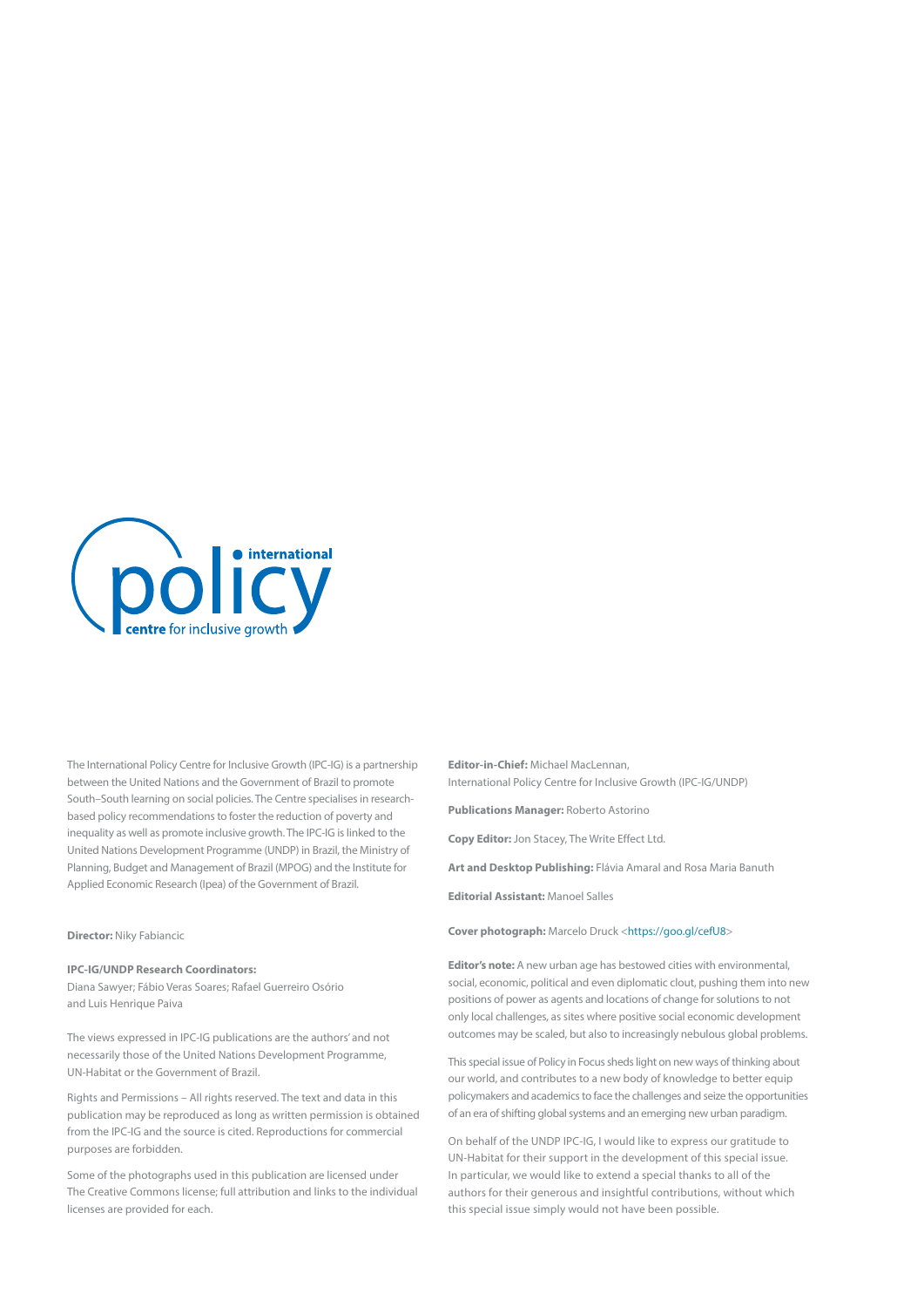## **Editorial**

Humankind has entered a new 'urban era', where the majority of the population lives in urban areas. It is, therefore, not surprising that sustainable urban development has become an integral pillar of the 2030 Agenda for Sustainable Development, including the adoption of a specific goal dedicated to cities.

An analysis of the state of the world's urbanisation over the last 20 years by UN-Habitat, the lead United Nations agency on urban development, reveals that the current trends are not only not sustainable, but also very damaging for the quality of life of future urban dwellers and for the planet as a whole.

Our cities are increasingly less planned and less dense, consuming 78 per cent of the world's energy, producing more than half of all greenhouse gas emissions and taking up much more land than needed, with unaffordable housing. The consequences of these trends are dramatic.

With the adoption of the New Urban Agenda at Habitat III, the debate over the positive and transformative outcomes of well-planned urbanisation has led us to challenge this paradigm. This paradigm shift is crucial, as it reaps the benefits of good urbanisation in seeking solutions to many of the problems the world is facing today.

If we get urban development right, cities can be centres for creating jobs, promoting social inclusion and protecting local ecosystems. Cities, when planned and managed well, are engines of national economic growth, social prosperity and environmental sustainability.

To that end, the New Urban Agenda offers five strategies that will help countries to address the current urbanisation challenges.

First, developing national urban policies that establish mechanisms of coordination between central and local governments, preventing the duplication of services and costs: The New Urban Agenda calls for new and reinforced cooperation between central and local governments. The role of central governments in the quality of urbanisation is very relevant. National urban policies amalgamate the dispersed energy and potential of urban centres within a national system or hierarchy of cities and towns. They help to coordinate the work of different sectors and tiers of government, establish incentives for more sustainable practices and provide a basis for the allocation of resources.

Second, ensuring proper urban legislation: Urbanisation should be based on the rule of law. Robust legislation and its equitable implementation shape operational principles and stabilise organisational structures, fostering institutional and social relationships that underpin the process of urbanisation.

Third, supporting urban planning and design: The capacity of urbanisation to generate prosperity is closely linked to the physical design. Good planning can change a city's internal structure, form and functionality, contributing to a more compact, integrated and connected layout and leading to sustainable solutions. Densification, social diversity, climate change mitigation and adaptation, the sustainable use of natural resources, and adequate public spaces, including vibrant streets, are all results of good urban planning and design.

Fourth, financing urbanisation: Urbanisation is one of the few social and economic phenomena in which public investment generates private value. To create employment, urban areas and regions require strong economic growth strategies that take into account regeneration, cluster development and industrial zones. Strengthening municipal finance comprises realigning fiscal authority, responsibility and revenue sharing—i.e. achieving the right balance between different levels of government, designing new financial mechanisms and exploring new sources of capital, improving systems of revenue collection and improving budget management and transparency.

Finally, the local implementation of the New Urban Agenda: In expanding a city, we must maintain planned city extensions and planned city infills. This results in lowered costs of basic urban services, urban energy use and greenhouse gas emissions.

I would like to thank the International Policy Centre for Inclusive Growth (IPC-IG) for launching this special edition of *Policy in Focus*, continuing the discussions facilitated by Habitat III and enriching the current debate towards a new urban paradigm.

*by Dr. Joan Clos, Secretary-General of Habitat III/Executive Director of UN-Habitat*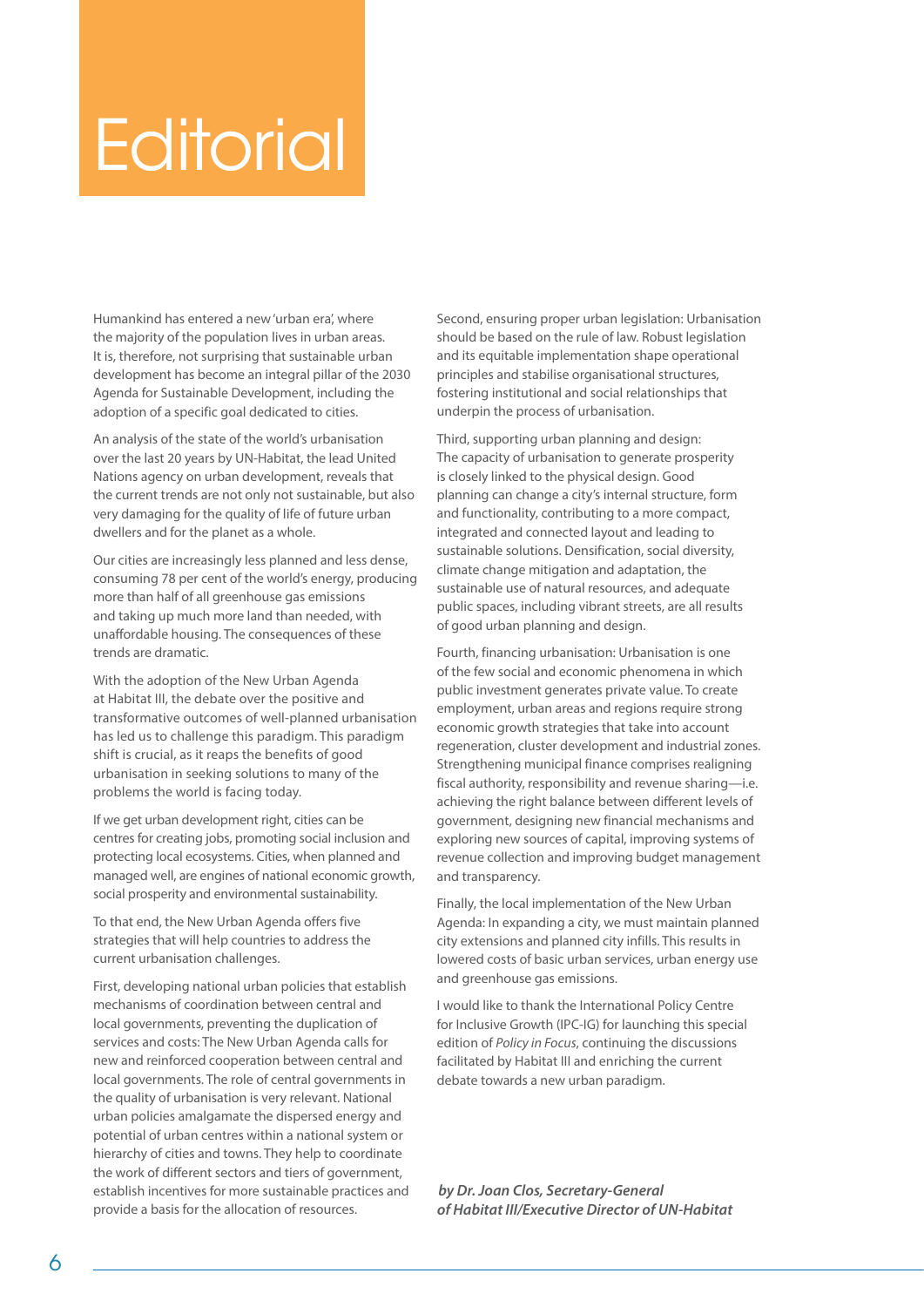# Summary

| 7                        | Inequality and patterns of urban growth                                                                    |
|--------------------------|------------------------------------------------------------------------------------------------------------|
| 9                        | Can mayors really rule the world?                                                                          |
| 13                       | <b>What makes our cities fragile?</b>                                                                      |
| 16                       | <b>Cities are the engines of global progress:</b><br>they can act as economic engines for entire countries |
| 18                       | <b>Exploring new parameters for the future planning of cities in Africa</b>                                |
| 21                       | An alternative New Urban Agenda for Africa                                                                 |
| 24                       | <b>Shifting mobility landscapes in the Global South</b>                                                    |
| 28                       | <b>City climate leadership and the New Urban Agenda</b>                                                    |
| 30                       | Urban governance and ex ante policy evaluation: an agent-based model approach                              |
| 34                       | <b>Metropolitan issues and the New Urban Agenda</b>                                                        |
| 37                       | <b>Metropolitan challenges in Mexico</b>                                                                   |
| 40                       | Governance and social participation in the metropolitan region of Belo Horizonte                           |
| $\overline{\phantom{a}}$ |                                                                                                            |

**42 The Rio Grande do Sul leapfrog economic strategy and the Porto Alegre Sustainable Innovation Zone (ZISPOA)**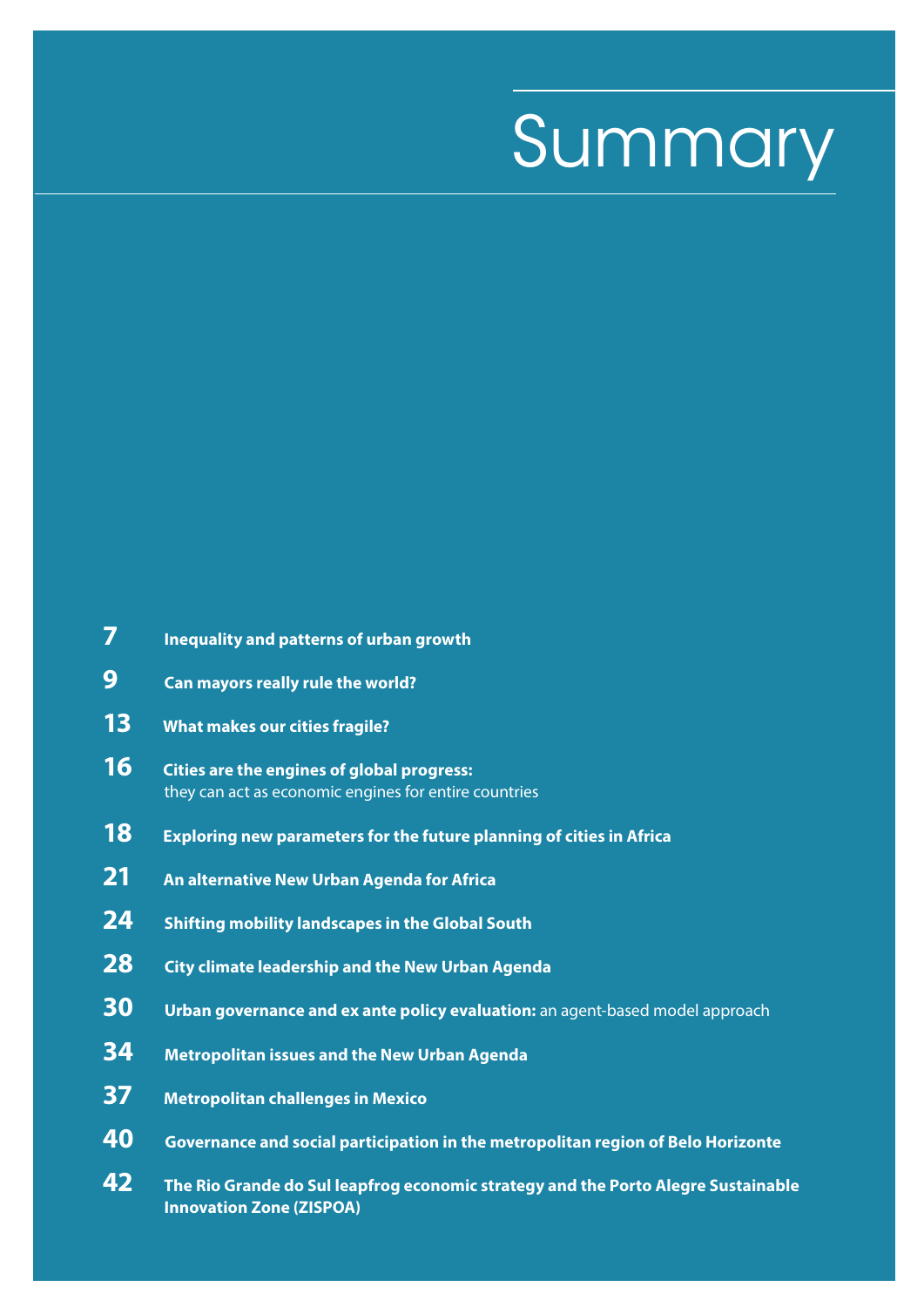### The Rio Grande do Sul leapfrog economic strategy and the Porto Alegre Sustainable Innovation Zone (ZISPOA)

*by Marc A. Weiss1 and Luis Felipe Nascimento2*

The Porto Alegre Sustainable Innovation Zone (*Zona de Inovação Sustentável de Porto Alegre*—ZISPOA), located in the Independência and Floresta neighbourhoods of the Brazilian city of Porto Alegre (Weiss 2016),<sup>3</sup> represents the first major step towards the implementation of Global Urban Development's (GUD) 2015 World Bank-funded Leapfrog Economic Strategy (LES) for the state of Rio Grande do Sul (RS) to become the most sustainable and innovative place in Latin America by 2030 (Weiss et al. 2015). Both the LES and the development of Sustainable Innovation Zones, starting with ZISPOA, offer excellent opportunities for the city and the state to successfully achieve both the United Nations Sustainable Development Goals (SDGs) and the New Urban Agenda, and can perhaps highlight ways in which other regions may be able to do so as well.

#### **Sustainable Innovation Zones in Rio Grande do Sul**

The focus on sustainable innovation and inclusive prosperity is vital for the success of the RS LES. The future of the world will be about finding ways for billions of people to live and thrive in peace with each other and with nature. In the 21<sup>st</sup> century, people, places and organisations can literally get richer by becoming greener—earning and saving more money by conserving, renewing and reusing resources much more efficiently. In the future, businesses, jobs and incomes will grow through the 'four greens': green savings, green opportunities, green talent and green places (ibid., 46–48).

Many of the major technological advances of the coming decades will involve enabling people to enjoy economic prosperity and quality of life in ways that conserve and reuse natural resources and protect and enhance global ecosystems. The places in the world that 'leapfrog' into such a future, as some places are already

doing, will have an economic competitive advantage over the rest of the world. The first places among emerging economies in developing countries that can accomplish such technological breakthroughs will leapfrog into the front ranks of global competitiveness.

This will happen for two main reasons. First, because such successful places will have expertise and experience, reflected in their products and services, of enormous value to the rest of the world. Second, because many global resources will flow to such places from elsewhere: talent, technologies, investors, entrepreneurs, students, scholars, traders, tourists, developers, donors and much more. The world has a huge interest in supporting places committed to sustainable innovation and inclusive prosperity, and this growing interest and the global resources that come with it will increase exponentially during the coming decade.

Sustainable Innovation Zones are a centrepiece of the RS LES (ibid., 132–156). These many special areas in municipalities throughout the state will be among the leading centres for research and development of new innovations and technologies; for promoting entrepreneurial start-ups and business incubation and acceleration; for experimenting with state‐of‐ the‐art methods for improving sustainability and resource efficiency in business and daily life; for enhancing creativity and collaboration; for reducing burdensome rules and regulations and creating a more supportive business-friendly environment; for establishing public–private collaboration in strategic investments and participatory community management; and much more.

Current and future Sustainable Innovation Zones in RS will be located in mixed‐ use urban communities near colleges and universities, technology parks and technology business incubators, with commerce, housing and other key amenities and services. They hope to

serve as magnets for international talent and experiments in 21<sup>st</sup> century technology.

#### **The RS Leapfrog Economic Strategy**

The state of RS has been an economic leader in Brazil for a long time. In the 20th century it became one of the first states in the country to successfully industrialise and urbanise, and today it remains the third biggest industrial economy among Brazilian states. More than a dozen RS industries are either the largest or second largest among similar industries in other states in Brazil (ibid., 62).

However, RS is facing considerable economic challenges in the coming decades: relatively slow economic growth, a decreasing working-age population, modest productivity improvements, increasing global competition, and insufficient resources to upgrade infrastructure and education, among others.

An alternative to this projected slow growth in the future is one of dynamic, high growth characterised by broad‐based employment and income gains. A way forward for RS to achieve a new level of prosperity and quality of life for families and communities and accomplish such a high-growth future is to become the most sustainable and innovative place in Latin America by 2030. This ambitious plan builds on the GUD approach, referred to as the 21<sup>st</sup> century LES, designed to accelerate into a more technologically advanced future (ibid., 53–158).4

The objective of the LES is to dramatically improve the standard of living, enhancing livelihoods and well-being for families and communities throughout the state. This goal will be achieved through much more dynamic, rapid, broad‐based and long‐term economic growth driven by sustainable innovation and inclusive prosperity.

Moving foward, the LES hopes to grow jobs and incomes for many people,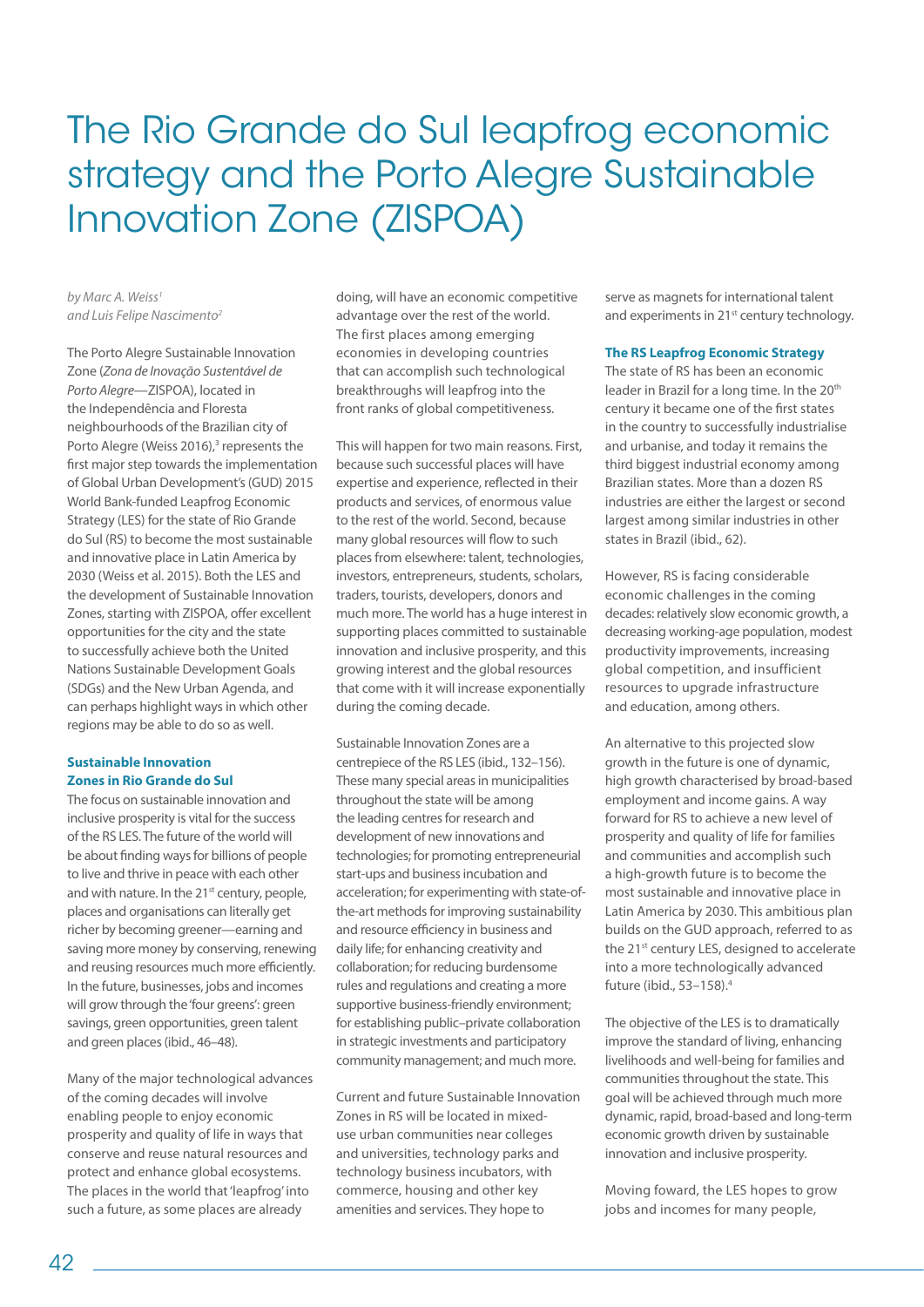

*Photo: Felipe Valduga. Air view of Porto Alegre, Brazil, 2015 <<https://goo.gl/uwU27V>>.*

**"** The future of the world will be about finding ways for billions of people to live and thrive in peace with each other and with nature.

expanding public and private resources to enable substantial new investments in cleaner water, more effective sanitation, better housing and many other vital necessities of infrastructure and transportation, health and education, safety and security, stores and services, for all income levels statewide.

The proposed RS LES directly addresses five key economic challenges/objectives over the next 15 years:

- doubling the economic growth rate;
- y dramatically increasing productivity by upgrading skills and technologies;
- expanding the working-age population by retaining and attracting a more educated and talented workforce;
- strengthening global competitiveness by producing technologically advanced and innovative goods and services that compete more effectively with imports and are in greater demand as exports; and
- improving infrastructure and education by attracting substantial international and private-sector investment and by enhancing resource efficiency.

One of the best ways to accelerate economic growth in RS is to develop a highly productive workforce, both by enhancing education, skills training and advanced technologies for the state's

residents and involving them more actively in dynamic economic activities, as well as by attracting and retaining energetic entrepreneurs and professionals from other states and from abroad. The LES strives to maximise economic contributions by fully utilising individual talents and expertise through productive employment and competitive business opportunities, and by ensuring that such contributions are rewarded with rising incomes and asset ownership. The main engine of economic growth will continue to be the massive food production value chain, representing nearly one third of the state's economy in terms of agriculture, livestock, food processing, marketing, distribution and the many closely related business activities in manufacturing and services. Because global food demand is expected to increase by as much as 50 per cent by 2030, according to the United Nations, the food production value chain will have even better opportunities to be 'the rising tide that lifts all boats' in RS.

To become a 21<sup>st</sup> century leader in sustainable innovation and inclusive prosperity, developing, producing and marketing a very advanced generation of precision production, smart machines and digital technology, comprehensively applied to agriculture, industry and services, will be needed. This is a central tenet of the LES approach which builds on existing RS assets and strengths in metal mechanics and electronics, including automation and control, agricultural machinery and equipment, transportation equipment,

motor vehicles and auto parts. It focuses on higher productivity through new production methods such as precision agriculture, where some RS companies such as Stara are already becoming international leaders, and it will enhance many other key RS industry drivers, including renewable energy and clean technologies; sustainable innovation in advanced manufacturing, precision engineering, new materials, biotechnology, chemicals and polymers; and fashion, design and a wide range of related creative and cultural industries.

The emphasis in the LES on digital technology puts RS businesses ahead of the curve for the innovations of tomorrow, including both hardware and software components of goods, services and production processes. RS can become more globally competitive in digital software by educating, attracting and retaining highquality talent, especially because of its strong focus on sustainable innovation and inclusive prosperity. A new global influx of talent can facilitate faster economic and technological progress even before major improvements are completed in modern sustainable transportation mobility, efficient renewable energy and broadband telecommunications infrastructure. This strategy maximises existing strengths of RS, even as it builds towards much greater capacity to develop and use advanced technologies by 2030.

### **The evolution of ZISPOA since 2015**

ZISPOA and the *Paralelo Vivo* Sustainable Innovation Hub have made extensive progress since September 2015, involving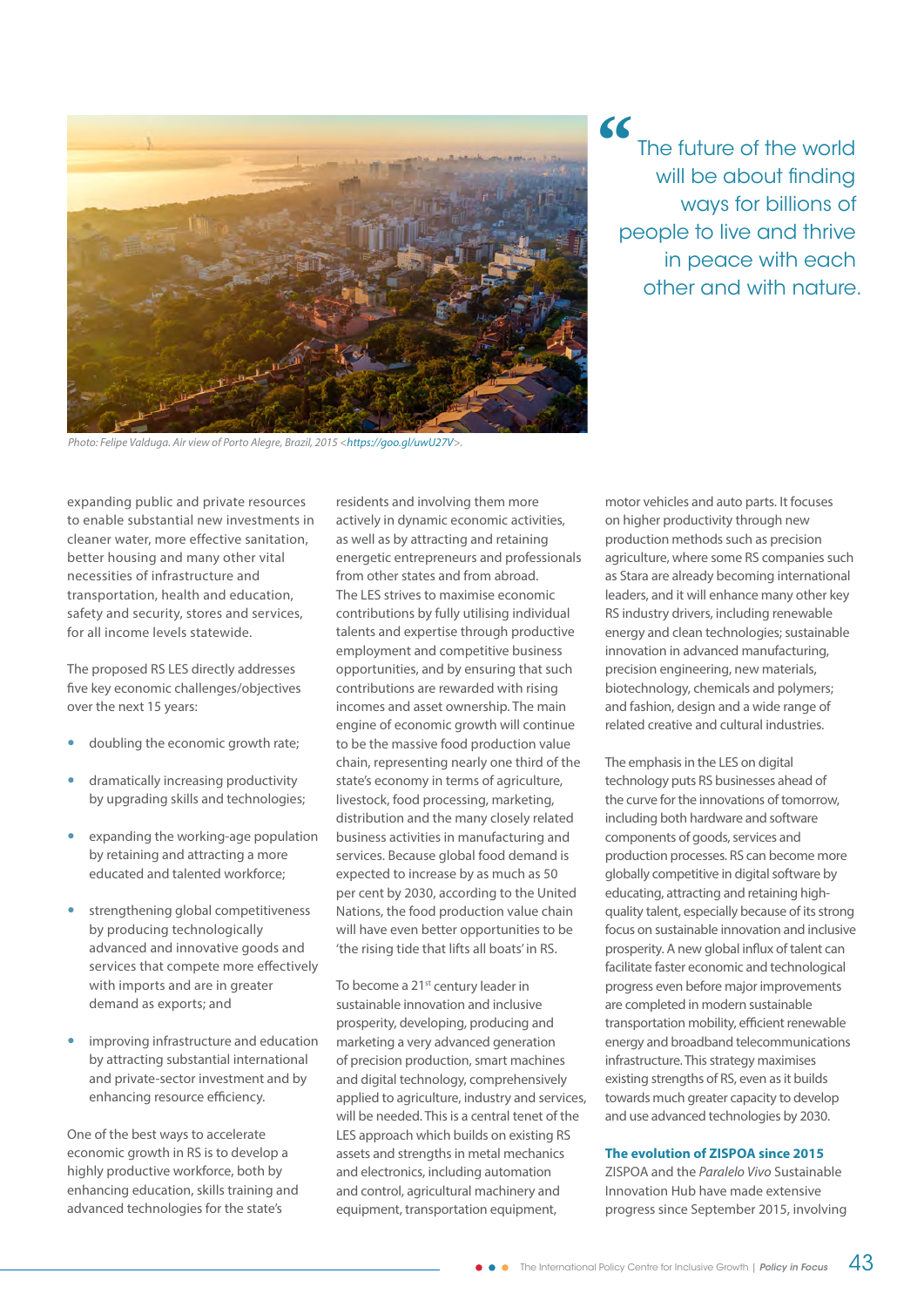dozens of start-ups and hundreds of active participants and generating a solarpowered electric car-charging station, a community garden and composting centre, solar 'trees', a mapping of renewable resource capacities, a neighbourhood festival and many other achievements.

A major focus of ZISPOA and *Paralelo Vivo* is on fostering start-ups and business growth among young university-educated entrepreneurs, technicians, students and social activists. This rising generation of young adults in their 20s and 30s is a vital resource for achieving a successful urban transformation based on sustainable innovation and inclusive prosperity.<sup>5</sup>

The *Paralelo Vivo* Sustainable Innovation Hub is the first start-up hub, co-working and maker space<sup>6</sup> and innovation ecosystem in Latin America focused mainly on promoting sustainable entrepreneurship and green businesses, currently with 36 member companies and organisations.7

#### **Six key elements**

ZISPOA combines six key elements:

- innovation and technology;
- entrepreneurship and start-ups;
- sustainability and resource efficiency;
- creativity and collaboration;
- participatory community management; and
- a business-friendly environment.

Over the past year, working groups were organised around these six key elements, and hundreds of people have collaborated to take action and produce results on a wide variety of initiatives. These include promoting 'solar trees', building a community garden and composting centre (*Espaço Floresta*) at a neighbourhood recycling facility, hosting weekly 'Zistalks' by local entrepreneurs/ activists/experts, organising monthly Sustainable Connections seminars with Net Impact, mapping and surveying ZISPOA for renewable energy and resource recycling capacity, participating in an RS State Government Commission supporting the SDGs and much more.<sup>8</sup>

#### **Early recognition and success**

In June 2016 both ZISPOA and *Paralelo Vivo* won 'Good Ideas in Sustainability' awards from *Virada Sustentável* and *Fundação* Gaia in a major regional competition among more than 150 contestants. In addition, two ZISPOA start-ups, *Re-ciclo* and *Gênese Social*, also won awards, and four other ZISPOA start-ups were finalists: *Cesta Feira*, Horteria, MVM Technologies and weBike (Zero Hora 2016; Virada Sustentável 2016).

In December 2015, ZISPOA was selected by the Government of Sweden, the Swedish Institute and Swedish Incubators and Science Parks to participate in the Smart Living Challenge global network, starting with an international webinar in April 2016 about 'Sharing for Sustainable Mobility', featuring international technical experts mentoring ZISPOA start-ups such as MVM for electric car sharing, weBike for bike sharing, and Easybox for sharing garages for bikes and cars.

MVM recently developed Porto Alegre's first solar-powered charging station (SiVi) for electric car sharing in ZISPOA, with assistance from local firms, start-ups and students from the Federal University of Rio Grande do Sul (UFRGS). In October 2016, as part of Sweden–Brazil Innovation Week, ZISPOA inaugurated the new charging station at a well-attended ceremony with Sweden's Ambassador to Brazil Per-Arne Hjelmborn, Porto Alegre Mayor José Fortunati, and other Porto Alegre leaders (*O Sul* 2016). ZISPOA also helped organise Sustainable Cities seminars and lectures, in addition to other activities.

#### **Collaborative partnerships**

Faculty and students from various programmes at UFRGS and other regional universities, including PUCRS, Unisinos and UniRitter, plus numerous start-ups from university-based technology parks and business incubators such as Hestia and Tecnopuc, along with AIESEC and several UFRGS student junior enterprise groups, are participating in ZISPOA activities. Currently several UFRGS professors are mentoring ZISPOA startups. This convening capacity is significant and can help lead to collaborative innovation across organisations and sectors. Currently ZISPOA is engaging in extensive outreach to students and faculty at universities in metropolitan Porto Alegre.<sup>9</sup>

Other examples of collaborative opportunities for sustainable innovation include ZISPOA and local partners such as Porto Alegre Resiliente, 3C *Arquiteto e Urbanismo*, UFRGS, *Natureza Digital*  and *Casa das Cidades* working with the international GeoSUMR Partnership, including Ecocity Builders, Esri, AAG, GUD and the US State Department, on sustainable urban geoinformation and geodesign with ecocitizen mapping and open data. Also, ZISPOA is developing other international partnerships in Canada, Germany, India, Singapore, Spain, the UK and the USA, and is working with the United Nations Development Programme (UNDP), UN-Habitat and the UN Commission on Science and Technology for Development.



*Photo: Betina Carcuchinski/PMPA. Bike sharing is incentivised through ZISPOA, Porto Alegre, Brazil, 2016 [<https://goo.gl/UFpteq>](https://goo.gl/UFpteq).*